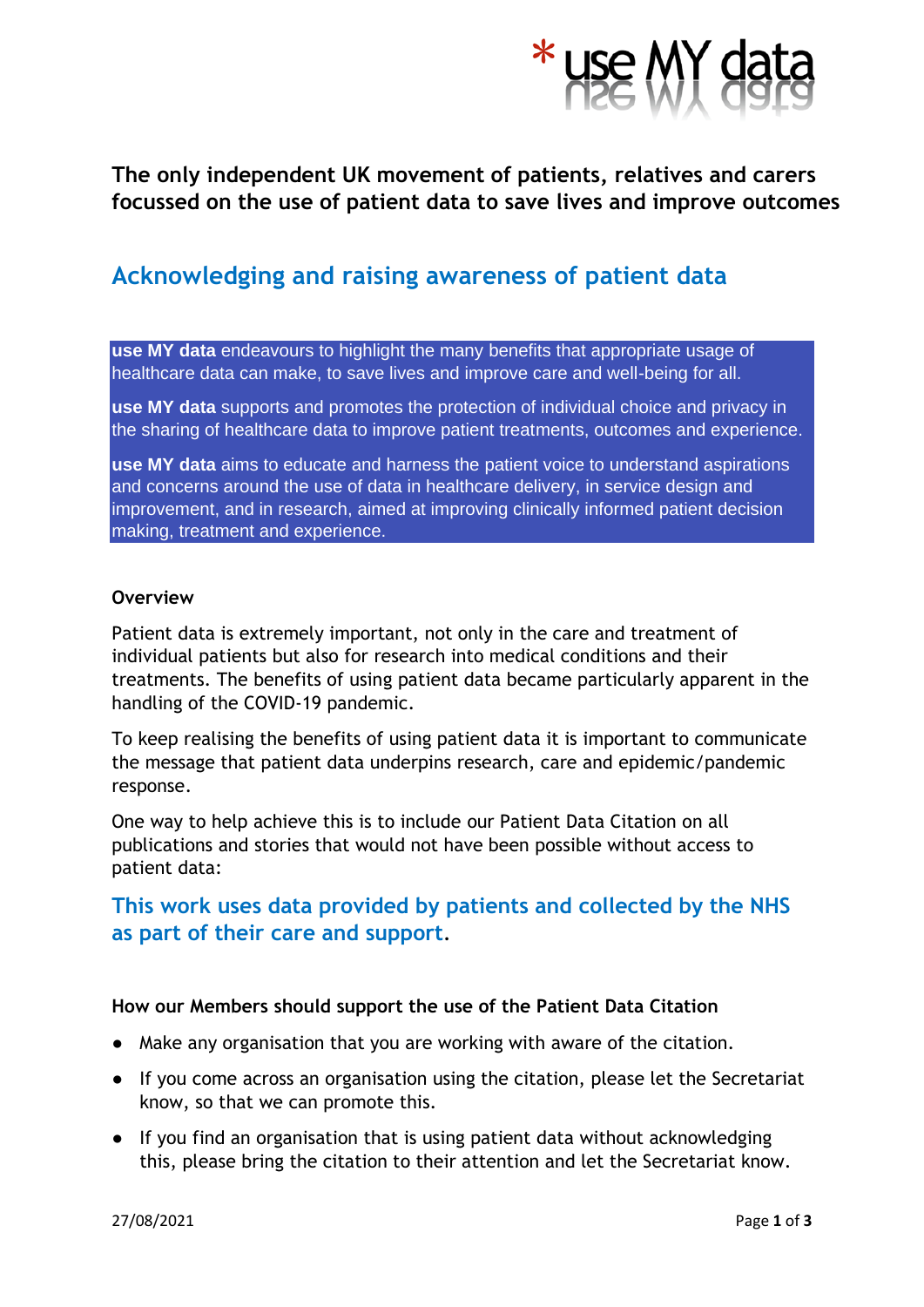## **More about use MY data's Patient Data Citation**

The citation was created by the Members of use MY data. They felt that the citation would be both a recognition of the benefits of using patient data, highlighting how their data has been used and an acknowledgement of the patient contribution to research and analysis.

The history of the creation and development of the patient data citation is available here [http://www.usemydata.org/citation.php.](http://www.usemydata.org/citation.php) This includes details of the adoption of the citation by Understanding Patient Data, who were instrumental in helping to spread the message.

The citation is now widely used across a range of outputs and publications from large numbers of academic institutions and commercial organisations. It has been adopted by national bodies, including the National Institute for Health Research, Health Data Research UK, Public Health England, the Office for National Statistics and many research charities.